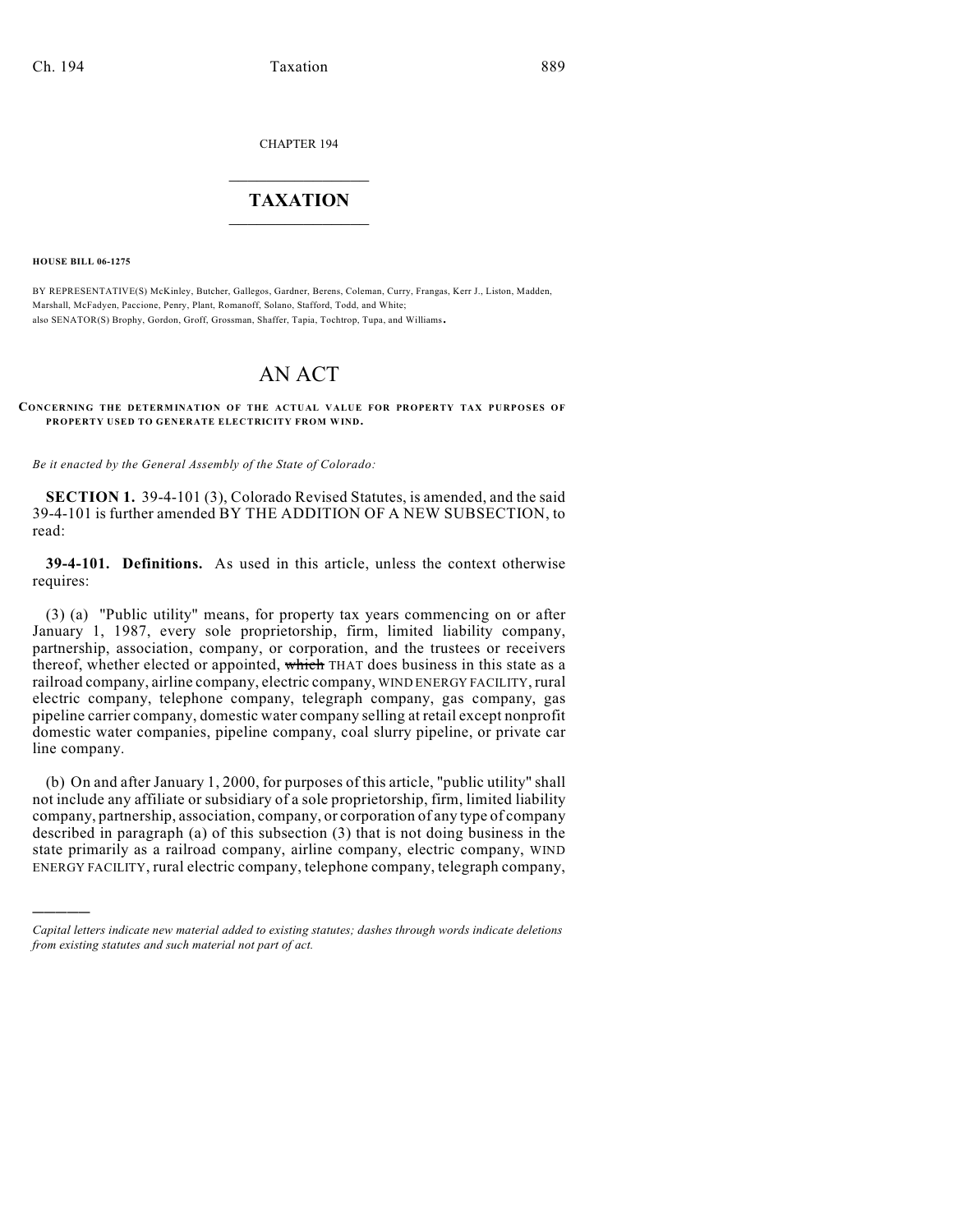890 Taxation Ch. 194

gas company, gas pipeline carrier company, domestic water company selling at retail except nonprofit domestic water companies, pipeline company, coal slurry pipeline, or private car line company. Valuation and taxation of any such affiliate or subsidiary of a public utility as defined in paragraph (a) of this subsection (3) shall be assessed pursuant to article 5 of this title.

(4) "WIND ENERGY FACILITY" MEANS A NEW FACILITY FIRST PLACED IN PRODUCTION ON OR AFTER JANUARY 1, 2006, THAT USES PROPERTY, REAL AND PERSONAL, INCLUDING ONE OR MORE WIND TURBINES, LEASEHOLDS, AND EASEMENTS, TO GENERATE AND DELIVER TO THE INTERCONNECTION METER ANY SOURCE OF ELECTRICAL OR MECHANICAL ENERGY BY HARNESSING THE KINETIC ENERGY OF THE WIND.

**SECTION 2.** 39-4-102 (1) (e), Colorado Revised Statutes, is amended, and the said 39-4-102 is further amended BY THE ADDITION OF A NEW SUBSECTION, to read:

**39-4-102. Valuation of public utilities.** (1) The administrator shall determine the actual value of the operating property and plant of each public utility as a unit, giving consideration to the following factors and assigning such weight to each of such factors as in the administrator's judgment will secure a just value of such public utility as a unit:

(e) When determining the actual value of a renewable energy facility that primarily generates electricity, the administrator shall consider the additional incremental cost per kilowatt of the construction of the renewable energy facility over that of the construction cost of a comparable nonrenewable energy facility that primarily generates electricity to be an investment cost and shall not include such additional incremental cost in the valuation of the facility. For purposes of this paragraph (e), "renewable energy" has the meaning provided in section 40-1-102 (6), C.R.S. FOR PURPOSES OF THIS PARAGRAPH (e), "RENEWABLE ENERGY" SHALL NOT INCLUDE ENERGY GENERATED FROM A WIND ENERGY FACILITY.

(1.5) THE ADMINISTRATOR SHALL DETERMINE THE ACTUAL VALUE OF A WIND ENERGY FACILITY AS FOLLOWS:

(a) THE GENERAL ASSEMBLY HEREBY DECLARES THAT CONSIDERATION BY THE ADMINISTRATOR OF THE COST APPROACH AND MARKET APPROACH TO THE APPRAISAL OF A WIND ENERGY FACILITY RESULTS IN VALUATIONS THAT ARE NEITHER UNIFORM NOR JUST AND EQUAL BECAUSE OF WIDE VARIATIONS IN THE PRODUCTION OF ENERGY FROM WIND TURBINES, BECAUSE OF THE UNCERTAINTY OF WIND AVAILABLE FOR ENERGY PRODUCTION, AND BECAUSE THE COST OF CONSTRUCTING A WIND ENERGY FACILITY IS SIGNIFICANTLY MORE EXPENSIVE THAN ANY OTHER UTILITY PRODUCTION FACILITY. THEREFORE, IN THE ABSENCE OF PREPONDERANT EVIDENCE SHOWN BY THE ADMINISTRATOR THAT THE USE OF THE COST APPROACH AND MARKET APPROACH RESULTS IN UNIFORM AND JUST AND EQUAL VALUATION, A WIND ENERGY FACILITY SHALL BE VALUED BASED SOLELY UPON THE INCOME APPROACH.

(b) (I) THE ACTUAL VALUE OF A WIND ENERGY FACILITY SHALL BE AT AN AMOUNT EQUAL TO A TAX FACTOR TIMES THE SELLING PRICE AT THE INTERCONNECTION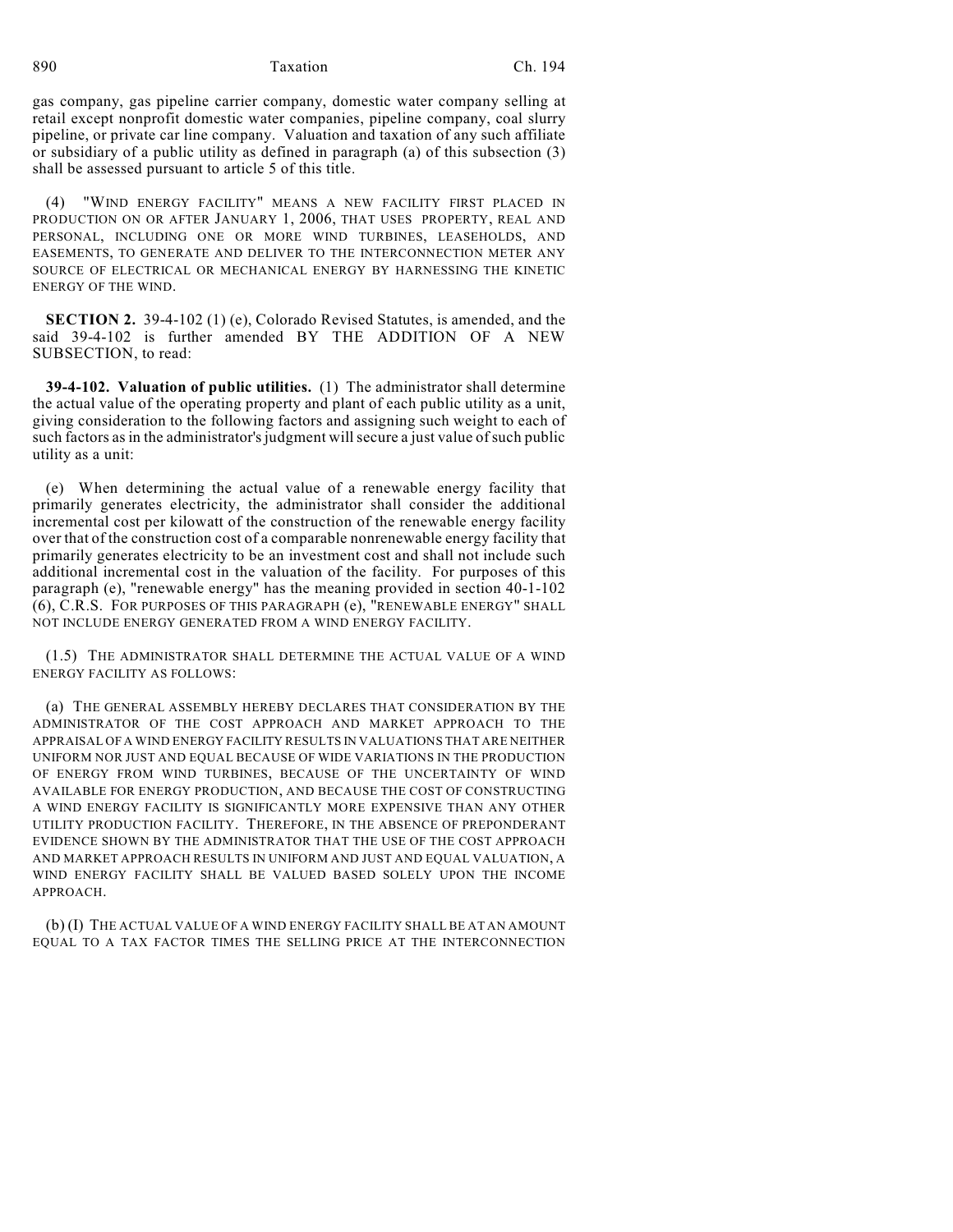METER.

(II) AS USED IN THIS PART 1, "INTERCONNECTION METER" MEANS THE METER LOCATED AT THE POINT OF DELIVERY OF ENERGY TO THE PURCHASER.

(III) AS USED IN THIS PARAGRAPH (b), "SELLING PRICE AT THE INTERCONNECTION METER" MEANS THE GROSS TAXABLE REVENUES REALIZED BY THE TAXPAYER FROM THE SALE OF ENERGY AT THE INTERCONNECTION METER.

(IV) AS USED IN THIS PARAGRAPH (b), "TAX FACTOR" MEANS A FACTOR ANNUALLY ESTABLISHED BY THE ADMINISTRATOR. THE TAX FACTOR SHALL BE A NUMBER THAT WHEN APPLIED TO THE SELLING PRICE AT THE INTERCONNECTION METER RESULTS IN APPROXIMATELY THE SAME TAX REVENUE OVER A TWENTY-YEAR PERIOD THAT WOULD HAVE BEEN COLLECTED USING THE COST BASIS METHOD OF TAXATION AS DETERMINED BY THE ADMINISTRATOR FOR A RENEWABLE ENERGY FACILITY PURSUANT TO SECTION 39-4-102 (1) (e).

(V) FOR PURPOSES OF CALCULATING THE TAX FACTOR AS REQUIRED IN SUBPARAGRAPH (IV) OF THIS PARAGRAPH (b), AN OWNER OR OPERATOR OF A WIND ENERGY FACILITY SHALL PROVIDE A COPY OF THE WIND ENERGY FACILITY'S CURRENT PURCHASE POWER AGREEMENT TO THE ADMINISTRATOR BY APRIL 1 OF EACH ASSESSMENT YEAR. THE ADMINISTRATOR SHALL ALSO HAVE THE AUTHORITY TO REQUEST A COPY OF THE CURRENT PURCHASE POWER AGREEMENT FROM THE PURCHASER OF POWER GENERATED AT A WIND ENERGY FACILITY. ALL AGREEMENTS PROVIDED TO THE ADMINISTRATOR PURSUANT TO THIS SUBPARAGRAPH (V) SHALL BE CONSIDERED PRIVATE DOCUMENTS AND SHALL BE AVAILABLE ONLY TO THE ADMINISTRATOR AND THE EMPLOYEES OF THE DIVISION OF PROPERTY TAXATION IN THE DEPARTMENT OF LOCAL AFFAIRS.

(c) THE LOCATION OF A WIND ENERGY FACILITY ON REAL PROPERTY SHALL NOT AFFECT THE CLASSIFICATION OF THAT REAL PROPERTY FOR PURPOSES OF DETERMINING THE ACTUAL VALUE OF THAT REAL PROPERTY AS PROVIDED IN SECTION 39-1-103.

(d) PURSUANT TO SECTION 39-3-118.5, NO ACTUAL VALUE FOR ANY PERSONAL PROPERTY USED IN A WIND ENERGY FACILITY SHALL BE ASSIGNED UNTIL SUCH PERSONAL PROPERTY IS FIRST PUT INTO USE BY THE FACILITY. IF ANY ITEM OF PERSONAL PROPERTY IS USED IN THE FACILITY AND IS SUBSEQUENTLY TAKEN OUT OF SERVICE SO THAT NO WIND ENERGY IS PRODUCED FROM THAT FACILITY FOR THE PRECEDING CALENDAR YEAR, NO ACTUAL VALUE SHALL BE ASSIGNED TO THAT ITEM OF MORE THAN FIVE PERCENT OF THE INSTALLED COST OF THE ITEM FOR THAT ASSESSMENT YEAR.

**SECTION 3. Applicability.** This act shall apply to the determination of the actual value of new wind energy facilities first placed in production on or after January 1, 2006.